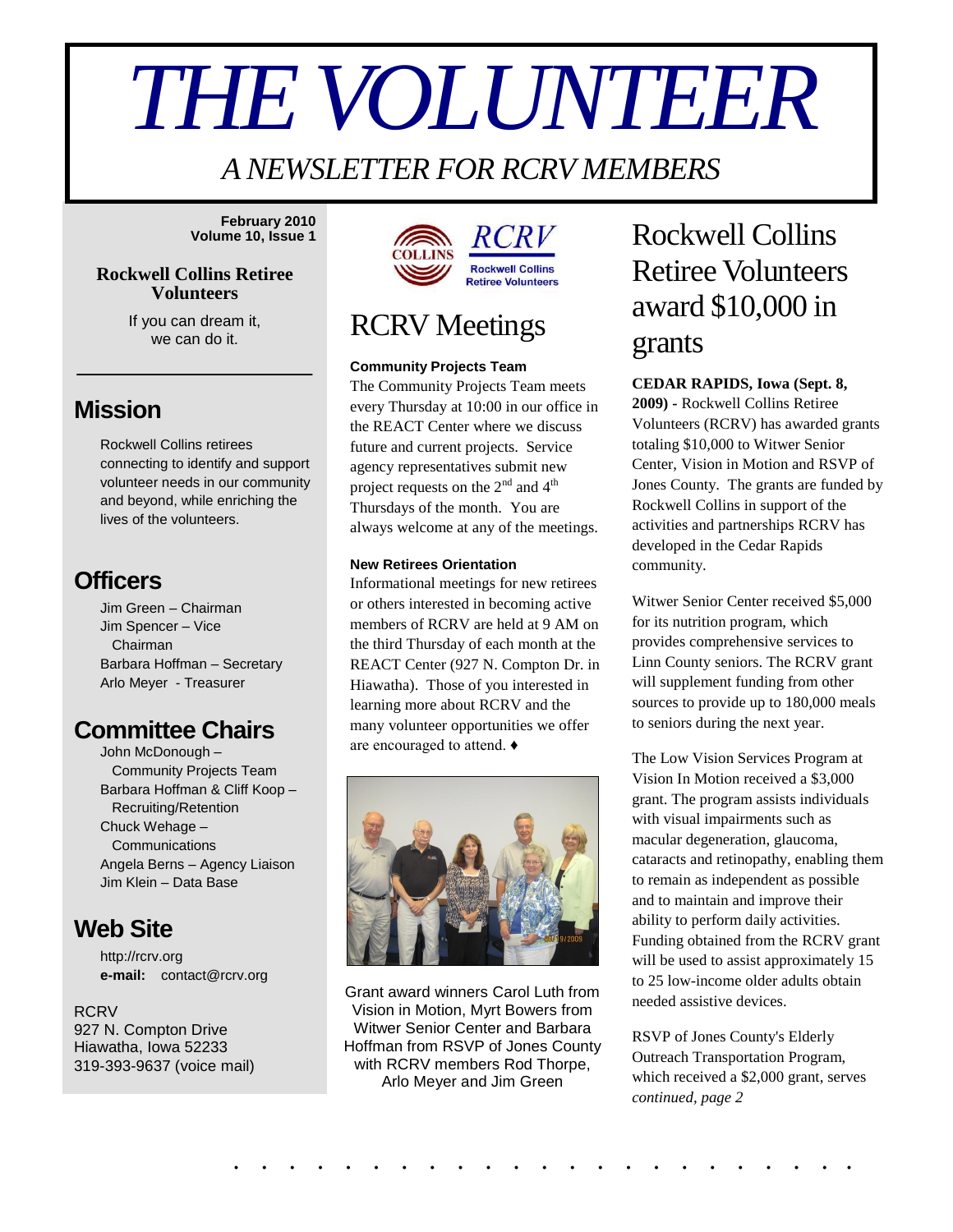#### **February 2010**

#### *From page 1*

older adults by providing a free transportation program to nonemergency medical appointments. The funding will be used for volunteer driver mileage reimbursement for transportation to non-emergency medical appointments outside of Jones County.

"The partnership between Rockwell Collins and RCRV has enabled these grant awards to the community entirely because of the growing volunteer hours by our group " said RCRV President Jim Green. "If you are a Rockwell Collins retiree and are volunteering in the community, we urge you to join us, so that we can continue to make good things happen in Linn and surrounding counties."

Since it was formed in 1999, RCRV has grown from a handful of retirees to more than 225. In 2000, 37 volunteers logged 3,512 hours of community work. In 2004, the group put in more than 12,000 volunteer hours. That number increased to nearly 40,000 hours in 2008 and nearly 50,000 hours in 2009. The group is made up of retirees from long careers at Rockwell Collins in a broad range of specialties and skills. Rockwell Collins is a leading aviation electronics and communications company headquartered in Cedar Rapids. ♦

## Holiday Scams

#### **By Tom Brennom**

*(a little late but still good information, ed.)* The holidays not only bring joy, but they also bring out scammers, looking to take advantage of unsuspecting victims. We need to be on the outlook both at home, traveling as well as shopping. Internet fraud continues to grow, but we are targets everywhere. Beware of that "too good to be true" item!

Attorney General Tom Miller has issued a Consumer Advisory Bulletin "Consumer Tips for Holiday Shoppers" to help us become smart shoppers during this busy time of year. (See website

[http://www.iowa.gov/government/ag/co](http://www.iowa.gov/government/ag/consumer_advisories/e_commerce_internet/consumer_tips.html) [nsumer\\_advisories/e\\_commerce\\_interne](http://www.iowa.gov/government/ag/consumer_advisories/e_commerce_internet/consumer_tips.html) [t/consumer\\_tips.html](http://www.iowa.gov/government/ag/consumer_advisories/e_commerce_internet/consumer_tips.html) for a copy)

His points include:

- Buying Online: Shop with reputable companies. Get details in advance on shipping, handling fees, refund and return policies, etc. *Use only secure websites* (https web addresses) and keep your anti-virus software updated. *Use credit cards* not check or debit cards so you can dispute the bill if necessary. Print out and keep records of your purchases.
- Returns and "layaways": Be sure to know a store's policy on returns and layaways before you make a purchase. There is *NO* state law that requires stores to give a refund, exchange, or credit for merchandise returned or taken off layaway – unless the store advertises that it accepts such returns and refunds. Also remember that Iowa's 3-day right to cancel law only applies to door-to-door sales, or sales made away from a seller's usual place of business.
- Receipts: *Always keep receipts* as most stores will not make refunds without them.
- Mail orders: If you order by mail, phone or on the internet, you have certain protections by Federal law including shipping. Don't ever send cash, but use a credit card for your purchase.
- Gift Cards and certificates: Check the store's terms before purchase. Also, buy a gift card from the counter, not from a rack in the store, incase someone has already written down the card's number to be scammed later.

I also found some good tips at [www.scambusters.org/.](http://www.scambusters.org/) Holiday scams can be categorized into 7 groups.

• Internet holiday scams: The fastest growing online scam is setting up

bogus websites offering about anything you could want for Christmas at fantastic bargain prices. Be careful if a price seems too good to be true, especially from a website you are not familiar with. Don't trust a website or name you don't know and check them out before ordering. Look out for phony ads on auction websites or eGreeting card links, both of which can take you to a bogus website or download malware onto your computer. They also might use your credit card to buy items for themselves.

- Charity-related holiday scams: These can be door-to-door, at the mall, by phone or on the internet. They often include props to help you believe they are genuine. Simply don't give unless you find the charity name yourself and donate directly. Beware of telephone solicitations (allowed by non-profits by law)…how can you possibly know the caller is who they say they are, and don't give them your credit card number (if not legit, they can then use it).
- Holiday scams in the mall: Crowds mean rich rewards for pickpockets, after which they not only have your money but also your credit cards and personal information. They can take items from your shopping bags too. Keep your wallet inside a closed purse or a pocket with your hand on it. Return frequently with gifts to your car and lock them out of sight in the trunk. Keep your eyes open for charity collectors, people hovering around you as you pay, temporary stores or booths that may disappear after the Christmas rush. Also beware of offers of "cheap" items from someone who approaches you in the parking lot.
- Holiday scams at the cash register: Beware of being short-changed, either intentionally or unintentionally in the frantic atmosphere at the cash register this time of year. Have a general idea of the total cost of the items you plan to purchase. Don't move away from the register until you have checked your change and receipt. Also, if using *continued page 3*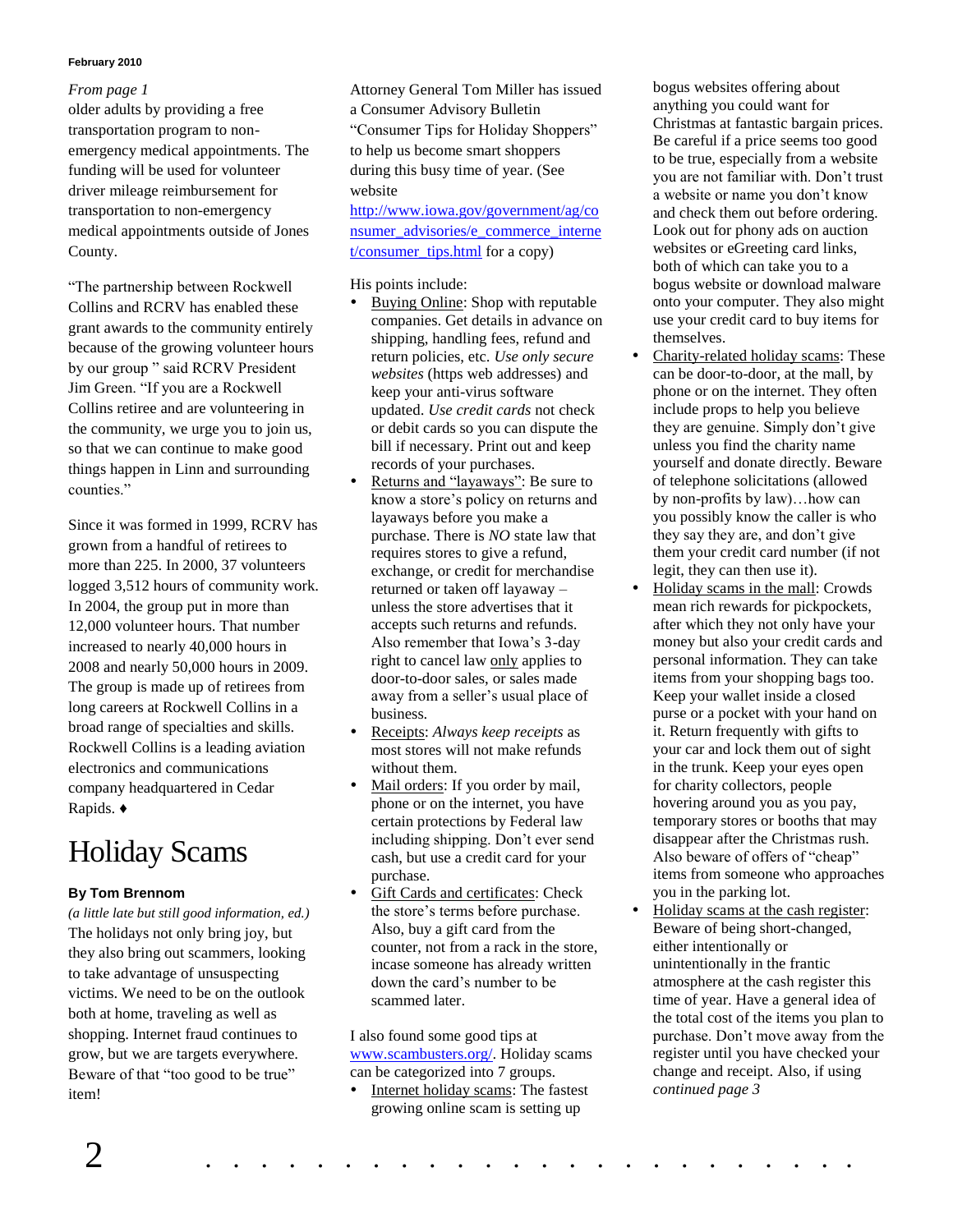#### **February 2010**

*From page 2*

your credit card…don't forget to make sure you got it back!

- Holiday scams in your home: Bogus charity collectors may come knocking at your door. One of the newer scams is the "parcel-waiting" trick. You get a card at your door saying an unsuccessful attempt was made to deliver a package and you should call a particular number for more details. Since you might be expecting a parcel, you call the number and get a recorded message or music that keeps you on the line for a while. In fact, you are connected to a premium line or overseas line that charge exorbitant rates on your next phone bill (do not call any 809 area code numbers). You may be asked to provide personal information that could be used for identity theft, or give information that would let a thief know when you won't be home. Check the name of the company on the Internet or online lists of overseas phone codes. If the number is not a toll-free or local call, it may well be a scam. Don't give out personal details over the phone to someone you don't know, and don't tell them when you're going to be away from your home. Also watch for unexpected checks or packages that might make you a middleperson in a scam.
- Holiday scams out and about: The busy holiday season also has many special events…shows, sports, concerts, etc. so it is also an opportunity for bogus tickets or forgers. These often show up online, in the papers, or outside the venue itself. Ideally, only buy from venues or recognized agencies. Be especially careful when tickets are in short supply, and check out the venue for reports of forged or bogus sales. Remember, if it sounds too good to be true…you know the story!
- Work-related holiday scams: Many retailers are looking for extra staff to handle the Christmas rush. Some of us are also interested in a little extra cash this time of year. So beware of emails promising non-existent jobs,

for which, if you follow the ads up, you'll be asked to pay a commission or fee for the job. Even if the jobs do exist, you may be conned into working for nothing, with the promise of a generous payment at the end, which never comes. Never pay for a job. Also look out for bogus work-at-home jobs and providing your personal details to someone you don't know. (see [http://www.state.ia.us/government/a](http://www.state.ia.us/government/ag/consumer_advisories/e_commerce_internet/warning_work.html) [g/consumer\\_advisories/e\\_commerce](http://www.state.ia.us/government/ag/consumer_advisories/e_commerce_internet/warning_work.html) [\\_internet/warning\\_work.html](http://www.state.ia.us/government/ag/consumer_advisories/e_commerce_internet/warning_work.html) for more on work-at-home schemes)

Finally order a *FREE* copy of your credit report if you haven't done so in the past year. It's easy by calling 1-877- 322-8228 or going online at [www.annualcreditreport.com.](http://www.annualcreditreport.com/) This website is the only one authorized source to get your free annual credit report under federal law. ♦

## 43 Attend St. Louis Reunion

The "2009 Collins Reunion" attracted 43 retirees, former employees and their spouses to St. Louis Oct. 16-18. Organized by retirees from the former Collins General Aviation Division, it



was open to all interested retirees.

Participants came from France, Italy and the United Kingdom, as well as from all over the U. S.

The event opened with a

Bob Hirvela

reception Friday evening, the 16th, in the host hotel near the airport. Saturday was left open to renew acquaintances, visit St. Louis attractions or watch football games. The Saturday night dinner featured more socializing and talks by former Division V. P. and

General Manager Bob Hirvela and other executives present. The reunion concluded with a farewell breakfast Sunday morning.

Attendees felt the '09 reunion was a success, and they have set their sights on a repeat event in April 2011 in San Antonio, Texas.

Attending the '09 reunion were: Hardin Abrams; Alain and Francoise Avellan; Derek and Judy Berry; Les and Mary Cooan; Gene and Beverly Dawdy; John Dearborn; Joe and Benni Dominguez; Jack and La Vonne Duling; Mr. and Mrs. Karl Ely; Diana Fairchild; David and Nancy Field; Dianne First; Ted Fuhrer; Georges Giuliano; Jim Hando; Bob Hirvela; Tony Huebsch; Art Jackson; Dennis and Carol Kendricks; Jennifer Kokocinski; Terry Lamb; Francoise Loubere; Chuck Nosley; Steven Nossaman; Jim and Diane Ogann; Tom Patterson; Joseph Perino; Gene Schwarting and Mary Naig; Dan Sherwood; Ennio and Anna Trioiani, and Mike Zonnefeld.

For more photos go to: [www.genav.blogspot.com](http://www.genav.blogspot.com/) and *<http://collinsreunion06.shutterfly.com/>*

## New Medicare Requirements

#### **By John McDonough, SHIIP Counselor**

Starting October 2009, new rules went into effect for suppliers of certain Durable Medical Equipment, Prosthetics, Orthotics, and Supplies (DMEPOS). In order to be paid by Medicare, Humana, or Medicare Blue PPO, suppliers must be accredited and have a surety bond. If a supplier doesn't meet these new requirements, you will have to look for another Medicareapproved supplier in order for Medicare (or your advantage plans) to pay for *continued page 4*